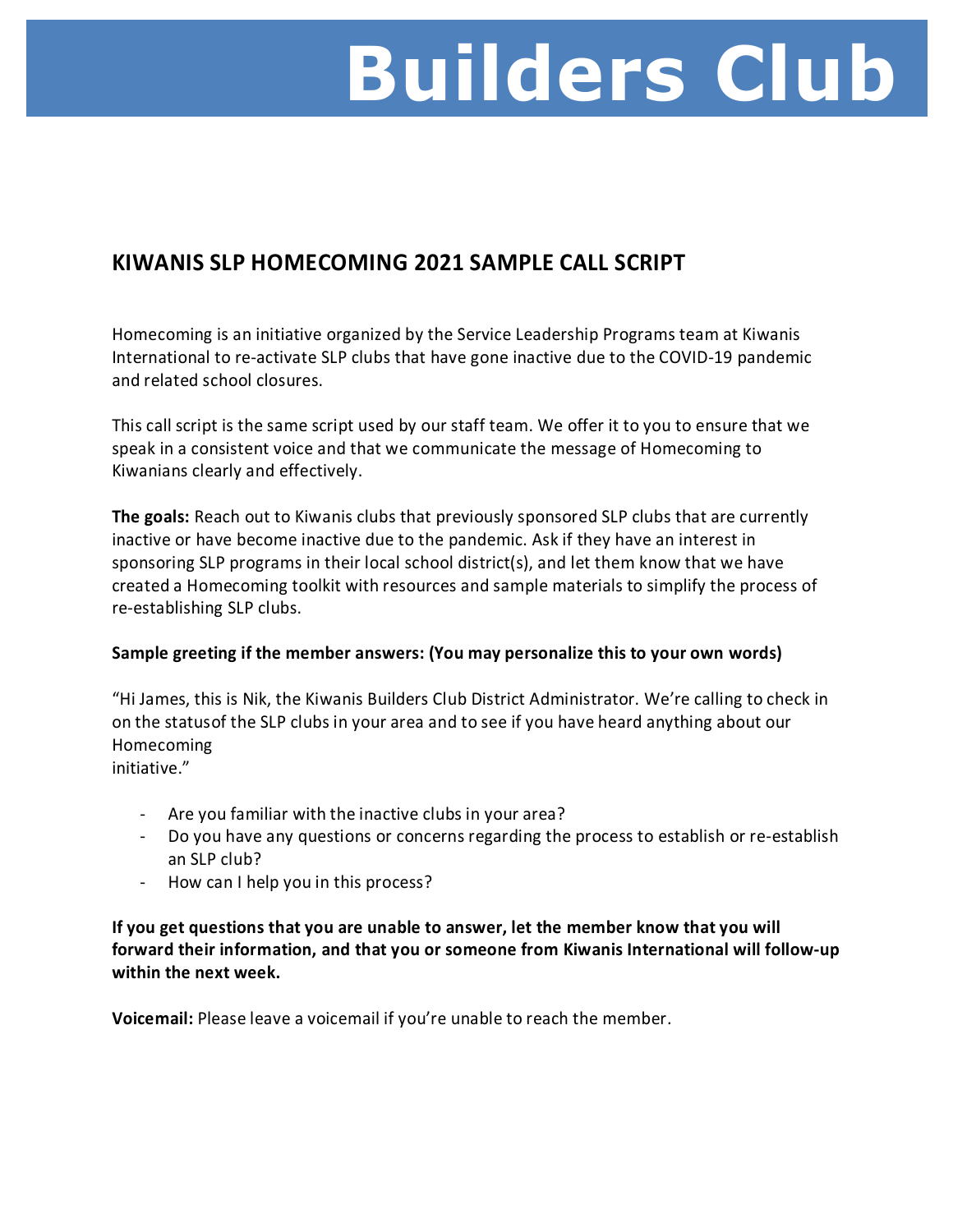## **Builders Club**

- Identify yourself with your name and position. (Hi, this is Nik, the Kiwanis Builders Club District Administrator in Indiana)
- Let the member know you're calling to offer support in re-establishing SLP clubs in their area.
- Leave your number so the member can reach you if you have any questions.
- Let them know if you'll be sending them any information (such as the Homecoming toolkit) via email and confirm which email address you are sending information to.

**Voicemail script example: (Personalize this to your own words)** "Hi James, this is Nik, the Kiwanis Builders Club District Administrator in Indiana. I'm calling to check in and see how we can support your club to re-establish inactive or inactive due to the pandemic Builders Clubs in your area.We have new resources as a part of our Homecoming initiative, and I'd be happy to supportyou in any effort to establish student service clubs. If you need anything or have any questions, please email me directly at [nkoulogeorge@kiwanis.org](mailto:nkoulogeorge@kiwanis.org) or call me at 317-217- 6164. I'm in the eastern time zone and am typically available from 2 p.m. to 6 p.m. or so.

Thanks and stay safe!"

### **Q&A**

#### **Why are you calling Kiwanis clubs?**

- We are getting in touch with all Kiwanis clubs who previously sponsored an SLP club that is currently inactive. We know that many SLP programs were unable to organize due to school closures related to the pandemic, and we want to make sure that everyone has what they need to get up and running again.

### **What if the school in my district is not yet meeting in-person?**

We will take note of any school districts which are not meeting in-person and forward that information on to the Service Leadership Program staff at Kiwanis International.

#### **What is Homecoming?**

- Homecoming is a Kiwanis International initiative to re-establish clubs that went inactive due to circumstances related to the COVID pandemic and over the past three years.
- Our goal is to re-open clubs and to provide resources to students and volunteers to take advantage of all that membership in an SLP has to offer.